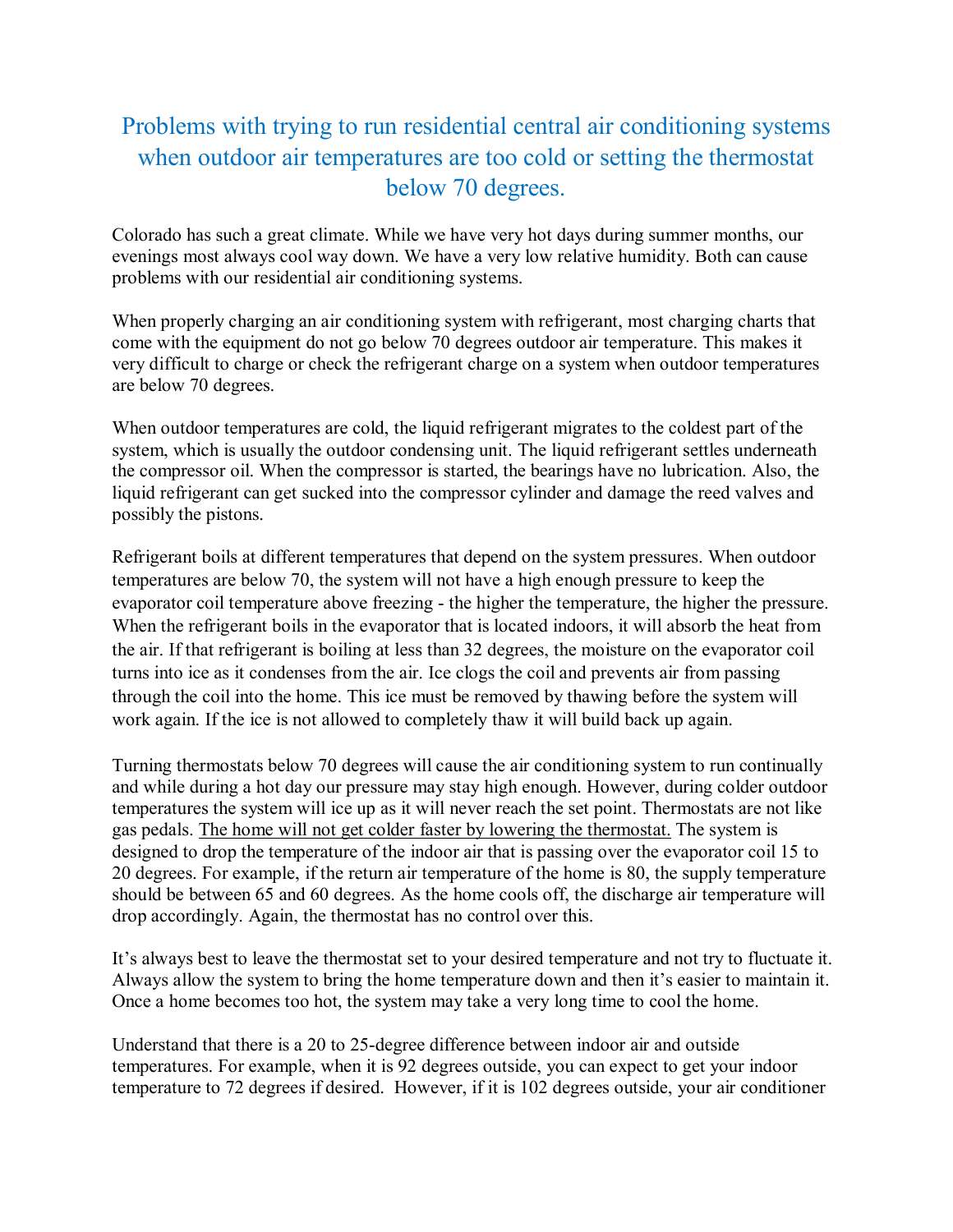may struggle to meet 72 or run all the time trying to meet the demand. Don't come home in the evening to a hot home, turn the air conditioner on and expect it to cool the home down quickly.

## Multi-level homes with warmer temperatures on upper floors.

Heat rises, we all know that. I encounter problems where the thermostat located on the first floor of the home is set at 70 degrees. It is 70 degrees at the location of the thermostat, but what about the  $2<sup>nd</sup>$  floor bedrooms?

The upper floor can be as much as 15 degrees warmer than the first floor where the thermostat is located. Most people make the mistake by trying to lower the thermostat below the design operating setting of 70 degrees thinking if it's colder the upper floor will be cooler. The problem is the system will ice up and then nothing gets cool.

- A good suggestion is the fan setting on the thermostat. If you switch the "fan" setting from auto to the "on" position, the blower in the furnace will operate continually. Then set the thermostat to cool and the temperature to 70. The outdoor condensing unit will operate only when the home temperature is above 70, but the blower will circulate the air from the hot upper floors and mix that hot air with the cold main floor air.
- The pro is that the above suggestion results in the upper floors staying much cooler and many people have told me that the outdoor condensing unit actually runs less therefore their utility bill is less (it works in my home!).
- The con is that operating the blower continually means your furnace filter will get dirty much quicker and you will need to keep an eye on it and replace it more often. I do not recommend the expensive filters, but rather the pleated type at Home Depot where they usually have a 3-pack for about \$8.00.

## Air conditioning tips and troubleshooting

- If your ac is not operating at all, check the breaker for the outdoor condensing unit. Make sure it is in the ON position. Also check the power switch for your furnace. The furnace must have power to send power out to the condensing unit telling it to operate. This switch is usually in the furnace closet/area. It looks like a regular light switch.
- Don't forget that on some thermostats you must turn the system switch from Heat to the Cool setting. You may need to replace the batteries if your thermostat has a little battery symbol icon or if the battery icon is flashing.

If your ac is not cooling enough, the **two easiest and most important** things you can do on your own are: change your filter and clean your outdoor condenser as noted below. If these two things do not remedy the problem, call your property manager and place a work order for service. **Note:** There is a possibility that your ac system may be doing all it can do during extreme heat conditions.